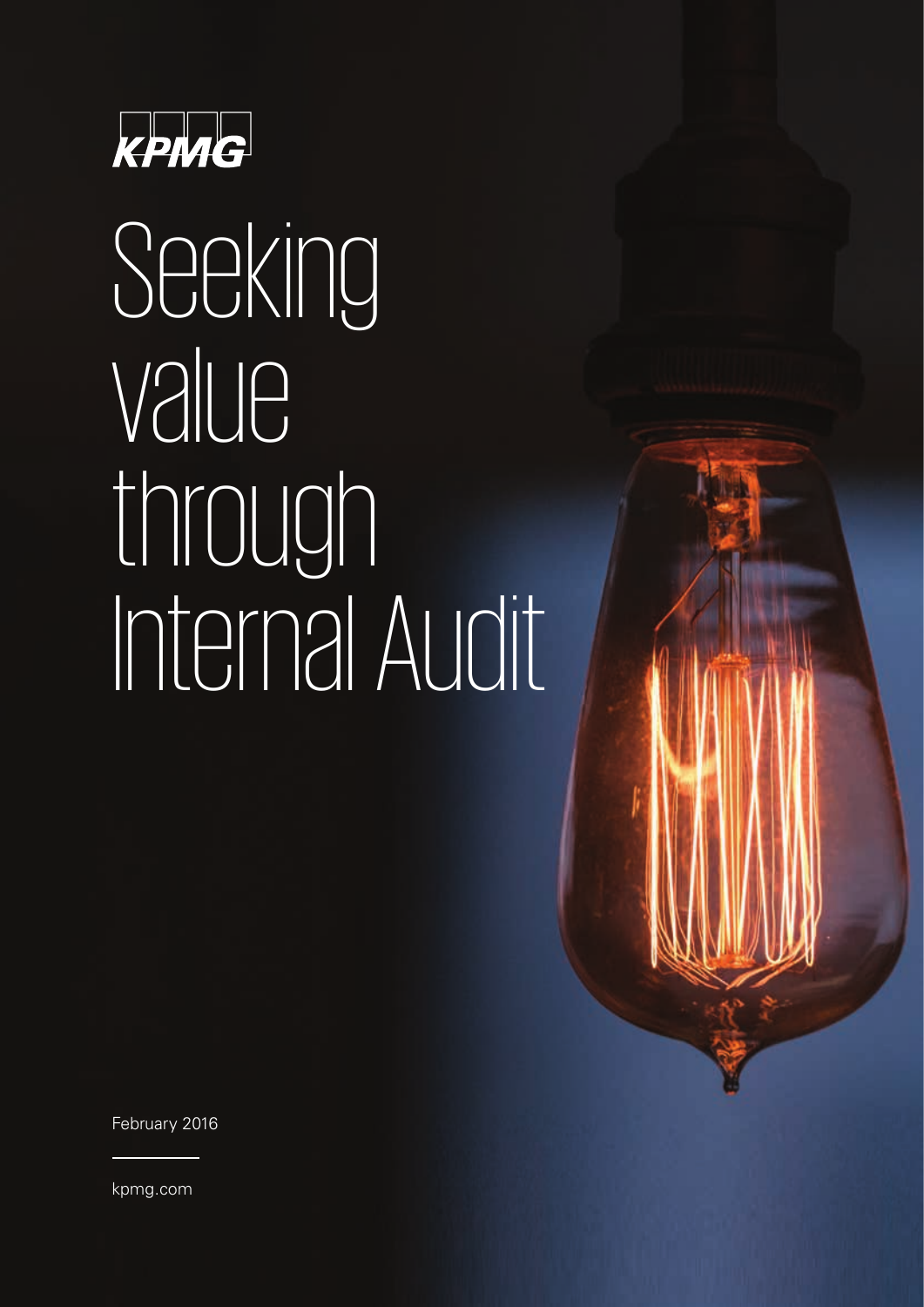# *The future of Internal Audit through the lens of stakeholder needs:*

*KPMG and Forbes recently surveyed more than 400 Chief Financial Officers and Audit Committee chairs on a host of issues regarding the performance, focus, value, and future of Internal Audit functions at their organizations. The findings call attention to a 'value gap' between what Audit Committee Chairs and CFOs identify as priorities and what they are receiving from their IA functions.*

© 2016 KPMG International Cooperative ("KPMG International"). KPMG International provides no client services and is a Swiss entity with which the independent member firms of the KPMG network are affiliated.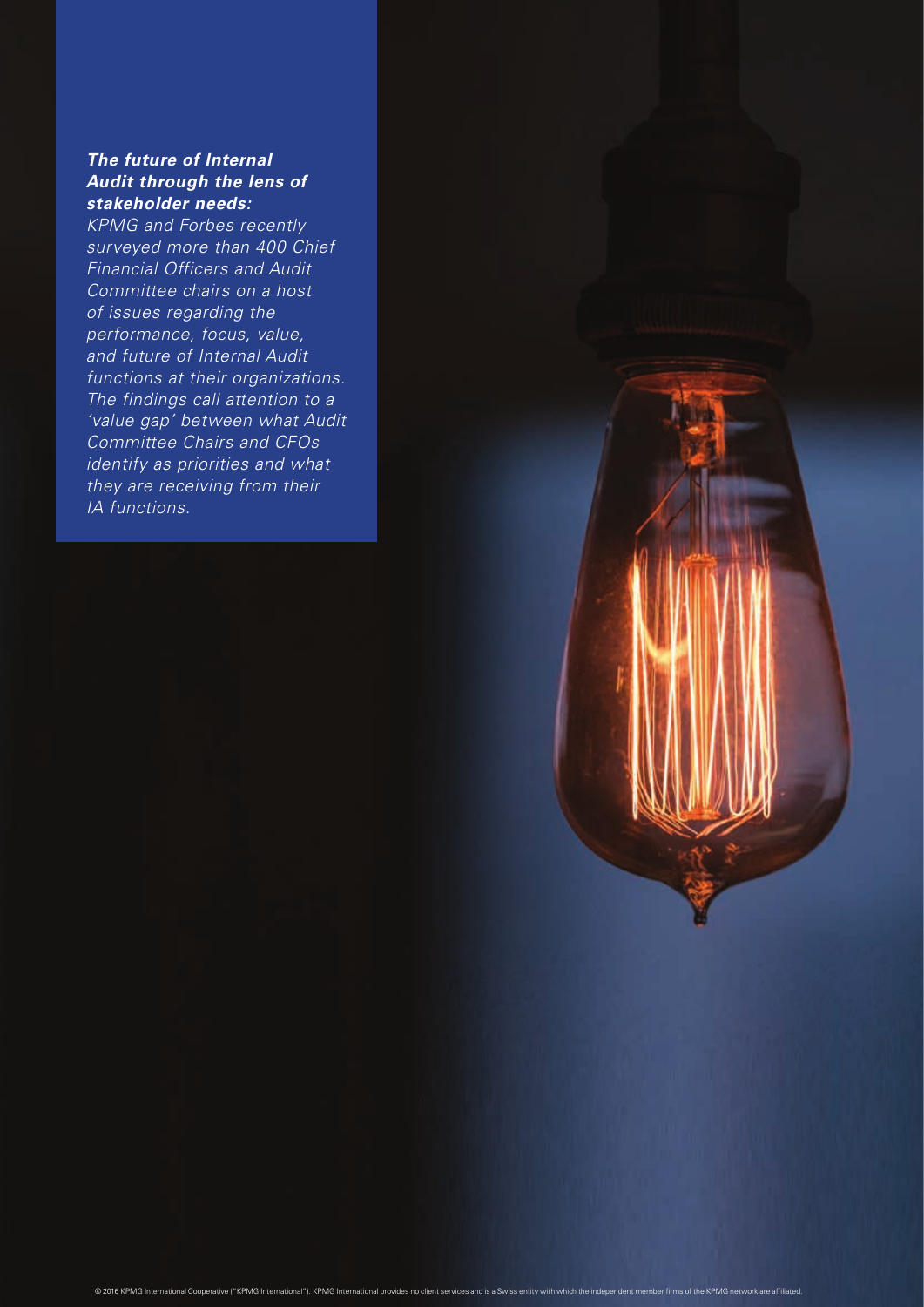What makes an Internal Audit function worth a company's while? It's that matter of value. An effective Internal Audit function can not only magnify what the company already knows, but present new findings, offer new perspectives, and provide new ways of gleaning such insights.

# Making value real

The subject of value is one that is widely mentioned throughout business topics and arenas, but is often discussed in abstract. "Added value" seems to be the common denominator of desired outcomes in many surveys of this kind, but rarely results in measurable impact. The challenge, therefore, is to make value real.

To determine how that may be done, particularly as a function of Internal Audit (IA), it's worthwhile to examine what IA functions are providing companies versus what a company would find valuable. The biggest gaps in the findings were related to risk and sustainable profit generation. A surprisingly low percentage of those polled currently receive — as a component of their IA function informed perspectives on risk, but when asked what insights they would most like to start receiving, these insights into risk ranked highest.

# **What insights do companies receive from their IA today; what insights would be of most value?**



Source: Seeking value through Internal Audit, KPMG International, 2016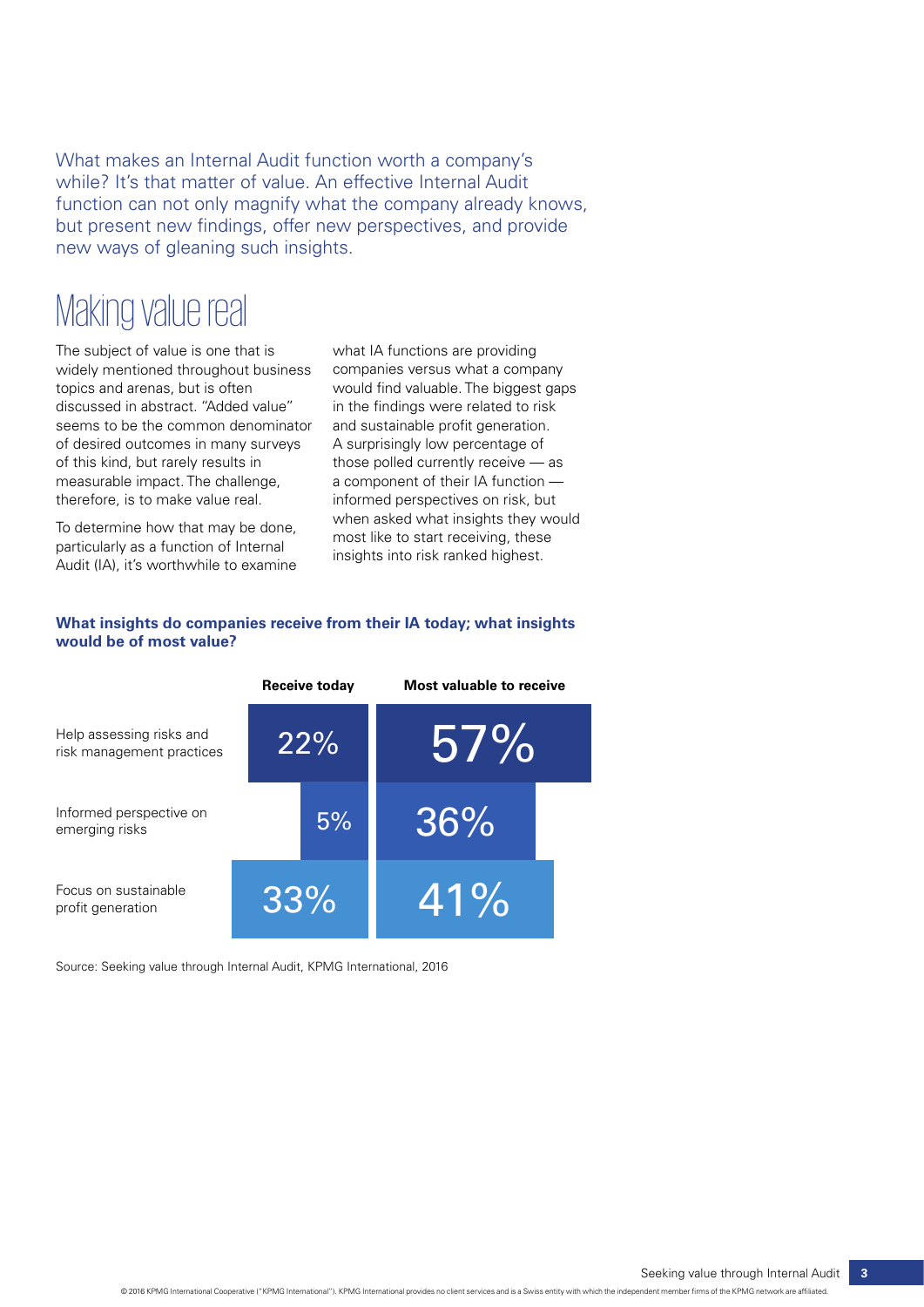It is also quite clear that while companies want measurable impact from their Internal Audit functions particularly around risk and potential revenue enhancement — this is not their primary concern. The most

important factor is effectiveness and efficiency. This means that, while there is a call for measurable impact through a greater focus on risk, it should not come at the cost of reducing audit effectiveness and efficiency.

# **How important are the following to CFOs and Audit Committee Chairs?**



Source: Seeking value through Internal Audit, KPMG International, 2016

# Taking a new approach to risk

If risk is a prominent area of concern and effective and efficient audits are of the most importance, surely then the answer to making value real lies somewhere in informing the risk assessment, supporting risk management and providing insights in a way that optimizes the effectiveness and efficiency of how IA as a whole is delivered.

In general, ground-level risk assessment as a function of IA is agreed to be, at best, adequate. The job gets done. But, when it comes to more comprehensive detection and response to emerging risks, only one in ten respondents believe that this is addressed satisfactorily. Again, this leaves an opportunity for additional value. Internal Audit needs to be more proactive in identifying and mitigating risk, not just assessing the controls already in place.

**How strongly do companies agree or disagree that their IA function adequately identifies and responds to their emerging risks?**



Source: Seeking value through Internal Audit, KPMG International, 2016

© 2016 KPMG International Cooperative ("KPMG International"). KPMG International provides no client services and is a Swiss entity with which the independent member firms of the KPMG network are affiliated.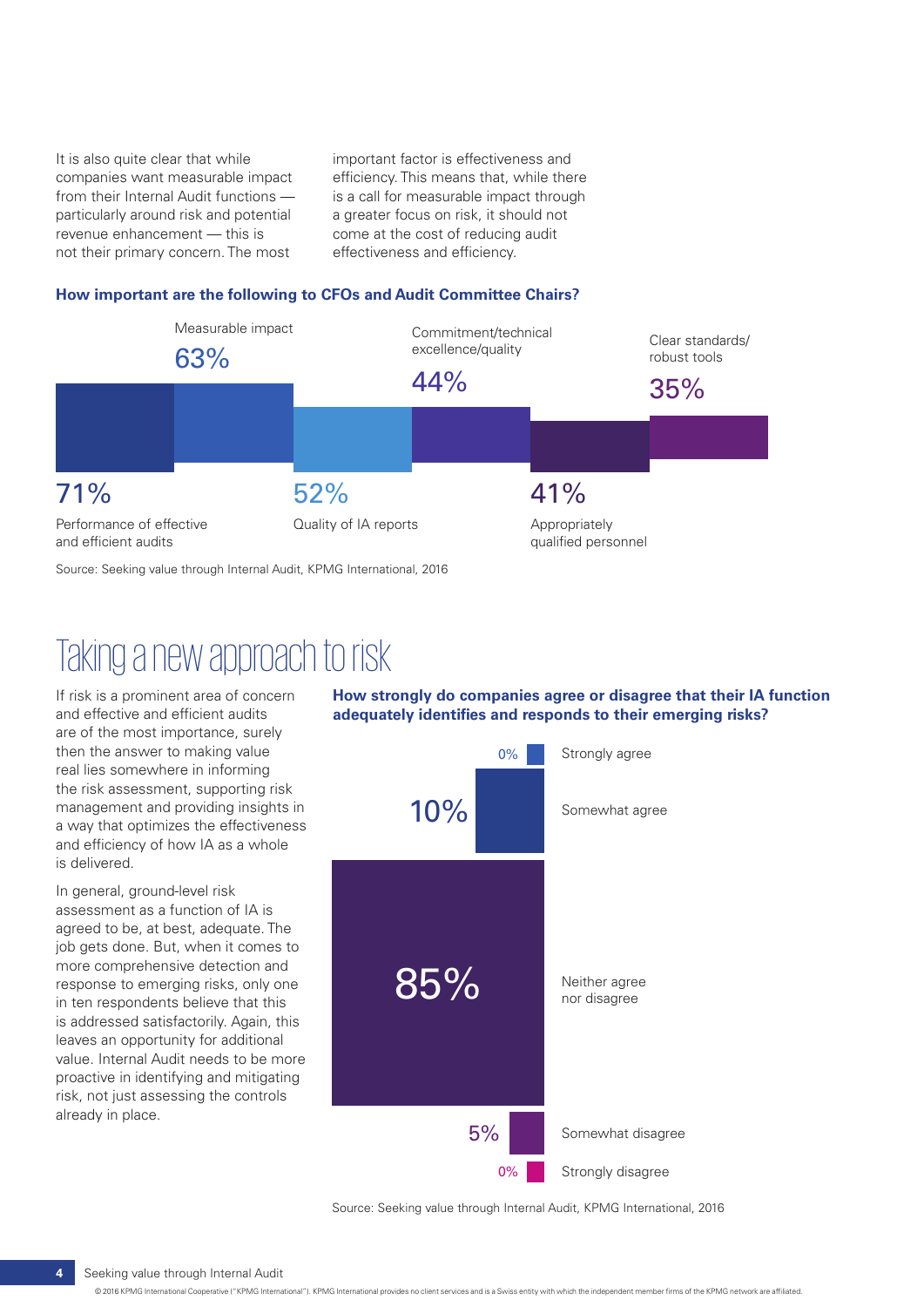Nearly half of the companies in the survey track risk through a compliance function, half as many through their legal function and only 9 percent through an Enterprise-wide Risk Management

Function. Stakeholder responses indicated that they care more about how IA was responding to risk, especially emerging risk, than what function was accountable for risk tracking.

### **Where do companies address their enterprise-wide risk?**



Source: Seeking value through Internal Audit, KPMG International, 2016

Stakeholders expect IA to be more proactive in responding to risk which presents a significant opportunity for IA to collaborate with Compliance, Legal, Risk Management as well as

other assurance providers to deliver Combined Assurance. This collaboration highlights an even greater need for efficiency and effectiveness; this is where technology comes into play.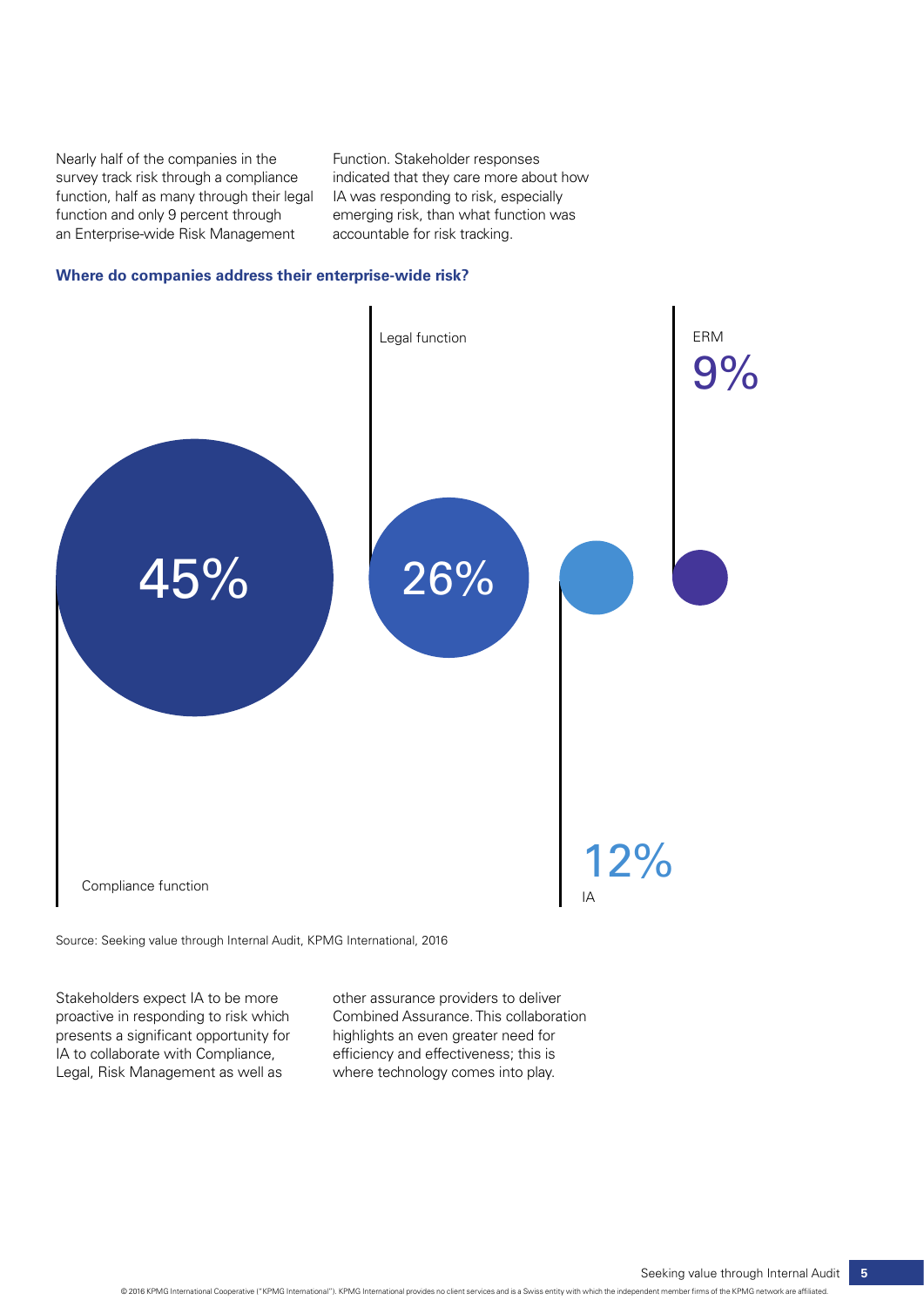# Embracing technology

It's no longer useful to utter phrases like "technology is the future". If companies are not fully integrating technological advancements in every area of business, no degree of strategic prowess is going to make

a measurable impact. How IA is conducted is no exception. In fact, a fully integrated, automated IA platform would transform and progress the way that audits are conducted.



### **The Top 5 skills needed for IA professionals**

Source: Seeking value through Internal Audit, KPMG International, 2016

As for the existing desire for a move toward such a technology-enabled approach when asked about the key skills needed in IA, the survey reflected that technology (62 percent) is second only to communication (67 percent) in importance, while critical thinking and judgment came in third (52 percent). It stands to reason, then, that a solid technology platform with the propensity for advanced, enterprisewide data and analytics (D&A), and a progressive feedback mechanism would make for a distinctly efficient and effective internal audit function.

The potential for making value real through technology is enormous, especially if IA were able to integrate a higher percentage of data analytic procedures into their audit approach. An integrated approach to using data and analytics throughout the audit process (for example, analytics driven continuous auditing, dynamic audit planning, audit scoping and planning, audit execution and reporting) would provide greater insights and value.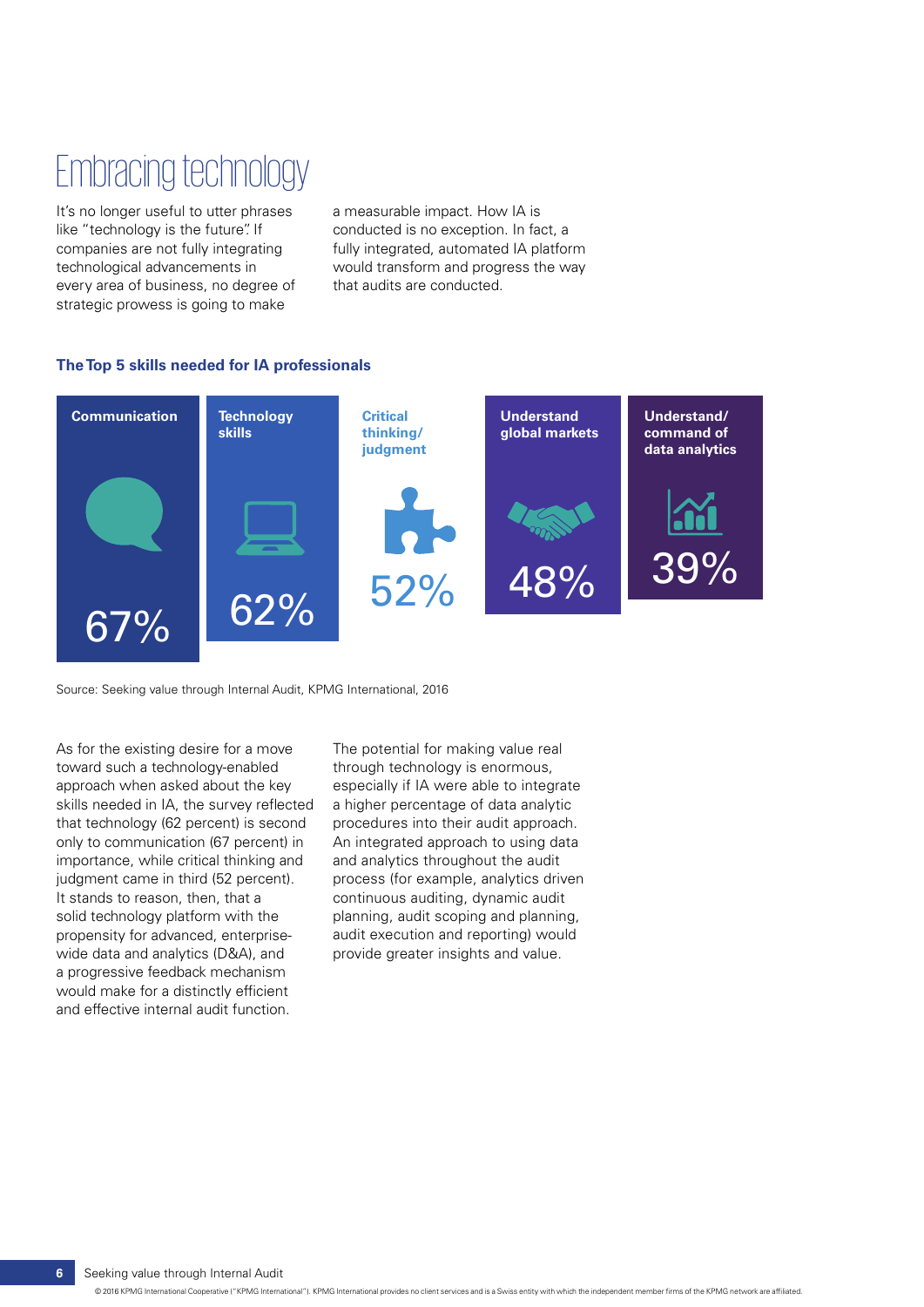

## **How do companies deploy data and analytics technology?**

Source: Seeking value through Internal Audit, KPMG International, 2016

Currently, 63 percent of companies use data and analytics technology in isolated or specific instances only, or it exists within discrete functions. It is predicted that this statistic will drop to 50 percent in the next three years, while the use of enterprise-wide riskfocused D&A capabilities will jump from 35 percent to 47 percent.

KPMG believes that if IA were to operate through an integrated technology platform, the incorporation of risk assessment, D&A, knowledge and experience would advance the potential for IA to deliver significant added value, particularly in monitoring emerging risk, assessing risk coverage and facilitating data-driven decisions to provide actionable insights into the strategic drivers of the business that would optimize both business performance and risk mitigation.

This platform would provide dynamic, near-real time reporting that unlocks the intellectual capital of a business, exposes the root cause of problems

and enables internal auditors to help deliver not only added value, but measurable value. This would go a long way toward enhancing the status of IA in businesses, going so far as to create a model that may, in time, become the standard.

The survey responses do not only identify a 'value gap,' they point to specific actions that would elevate the value of the IA function and create a new standard of delivery by:

- Providing actionable insights into the risks that matter and increase the focus on emerging risks.
- Embracing technology and the benefits of D&A to increase audit quality, improve the quality of audit evidence and facilitate the discovery of new insights.
- Leveraging an audit management platform that automates significant portions of IA service delivery and allows consistent and full execution of your IA methodology.